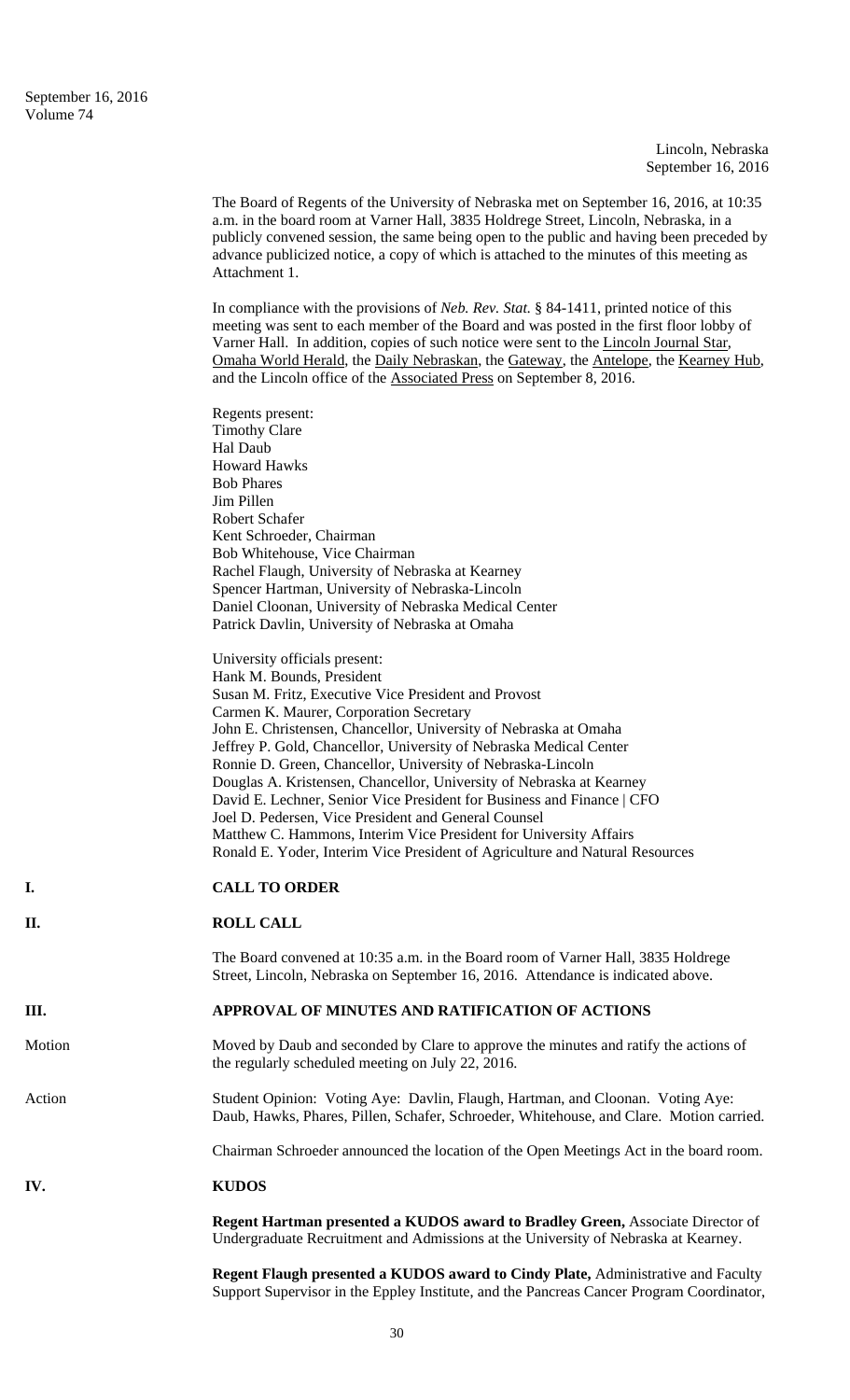| September 16, 2016<br>Volume 74 |                                                                                                                                                                                                                                                                                                                                                                                                                                                                                                                                                                                                                                                                                                                                                                                                              |
|---------------------------------|--------------------------------------------------------------------------------------------------------------------------------------------------------------------------------------------------------------------------------------------------------------------------------------------------------------------------------------------------------------------------------------------------------------------------------------------------------------------------------------------------------------------------------------------------------------------------------------------------------------------------------------------------------------------------------------------------------------------------------------------------------------------------------------------------------------|
|                                 | and Special Programs of Research Excellence (SPORE) Administrator for the Fred and<br>Pamela Buffett Cancer Center at the University of Nebraska Medical Center.                                                                                                                                                                                                                                                                                                                                                                                                                                                                                                                                                                                                                                             |
|                                 | Regent Whitehouse presented a KUDOS award to Mel Clancy, Director of TRIO<br>Project Achieve at the University of Nebraska at Omaha.                                                                                                                                                                                                                                                                                                                                                                                                                                                                                                                                                                                                                                                                         |
|                                 | The Leadership UNK group was welcomed by Regent Schroeder and Chancellor<br>Kristensen. The goal of Leadership UNK is to familiarize staff members with various<br>aspects of leadership at UNK and within the University system, to expose them to<br>leadership opportunities on campus, then encourage them to accept leadership roles in the<br>future.                                                                                                                                                                                                                                                                                                                                                                                                                                                  |
| V.                              | <b>RESOLUTIONS</b>                                                                                                                                                                                                                                                                                                                                                                                                                                                                                                                                                                                                                                                                                                                                                                                           |
|                                 | None                                                                                                                                                                                                                                                                                                                                                                                                                                                                                                                                                                                                                                                                                                                                                                                                         |
| VI.                             | <b>HEARINGS</b>                                                                                                                                                                                                                                                                                                                                                                                                                                                                                                                                                                                                                                                                                                                                                                                              |
|                                 | None                                                                                                                                                                                                                                                                                                                                                                                                                                                                                                                                                                                                                                                                                                                                                                                                         |
| VII.                            | <b>PUBLIC COMMENT</b>                                                                                                                                                                                                                                                                                                                                                                                                                                                                                                                                                                                                                                                                                                                                                                                        |
|                                 | None                                                                                                                                                                                                                                                                                                                                                                                                                                                                                                                                                                                                                                                                                                                                                                                                         |
| VIII.                           | <b>CONSENT AGENDA</b>                                                                                                                                                                                                                                                                                                                                                                                                                                                                                                                                                                                                                                                                                                                                                                                        |
|                                 | <b>ACADEMIC AFFAIRS</b><br>A.                                                                                                                                                                                                                                                                                                                                                                                                                                                                                                                                                                                                                                                                                                                                                                                |
| Motion                          | Moved by Hawks and seconded by Phares to approve items VIII-A-1, VIII-A-2,<br>VIII-A-3, VIII-A-4, VIII-A-5, VIII-A-6, VIII-B-1, VIII-B-2, VIII-B-3, VIII-B-4, and<br>$VIII-B-5$                                                                                                                                                                                                                                                                                                                                                                                                                                                                                                                                                                                                                              |
| VIII-A-1                        | President's Personnel Recommendations and Board of Regents Personnel<br>Recommendation and Report                                                                                                                                                                                                                                                                                                                                                                                                                                                                                                                                                                                                                                                                                                            |
| $VIII-A-2$                      | Approval to Award Degrees and Certificates for the 2016-2017 academic year and 2017<br>summer sessions at the University of at Kearney                                                                                                                                                                                                                                                                                                                                                                                                                                                                                                                                                                                                                                                                       |
| VIII-A-3                        | Approval to Award Degrees and Certificates for the 2016-2017 academic year and 2017<br>summer sessions at the University of Nebraska-Lincoln                                                                                                                                                                                                                                                                                                                                                                                                                                                                                                                                                                                                                                                                 |
| VIII-A-4                        | Approval to Award Degrees and Certificates for the 2016-2017 academic year and 2017<br>summer sessions at the University of Nebraska Medical Center                                                                                                                                                                                                                                                                                                                                                                                                                                                                                                                                                                                                                                                          |
| VIII-A-5                        | Approval to Award Degrees and Certificates for the 2016-2017 academic year and 2017<br>summer sessions at the University of Nebraska at Omaha                                                                                                                                                                                                                                                                                                                                                                                                                                                                                                                                                                                                                                                                |
| VIII-A-6                        | Request Approval of Outside Employment from Dr. Betty Love, University of Nebraska at<br>Omaha                                                                                                                                                                                                                                                                                                                                                                                                                                                                                                                                                                                                                                                                                                               |
|                                 | <b>B.</b><br><b>BUSINESS AFFAIRS</b>                                                                                                                                                                                                                                                                                                                                                                                                                                                                                                                                                                                                                                                                                                                                                                         |
|                                 | University of Nebraska                                                                                                                                                                                                                                                                                                                                                                                                                                                                                                                                                                                                                                                                                                                                                                                       |
| $VIII-B-1$                      | Approve the appointments of Regents Bob Phares and Jim Pillen and Chancellor Ronnie<br>Green to the Othmer-Topp Endowments Committee                                                                                                                                                                                                                                                                                                                                                                                                                                                                                                                                                                                                                                                                         |
| $VIII-B-2$                      | Approve (1) the appointment of Ronald Yoder as a member of the "Class B" Directors of<br>the Nebraska Innovation Campus Development Corporation (NICDC) effective July 1,<br>2016, for a term of office to coincide with his appointment as Interim Vice President,<br>Agriculture and Natural Resources and Interim Vice Chancellor, Institute of Agriculture<br>and Natural Resources; (2) approve the reappointment of Matt Williams and Tonn<br>Ostergard as members of "Class B" of the NICDC Board of Directors for three-year terms<br>effective July 1, 2016; and (3) appoint Stephen Goddard as a member of the "Class C"<br>Directors of the NICDC Board, effective August 30, 2016, for a term of office to coincide<br>with his appointment as Interim Vice Chancellor for Research and Economic |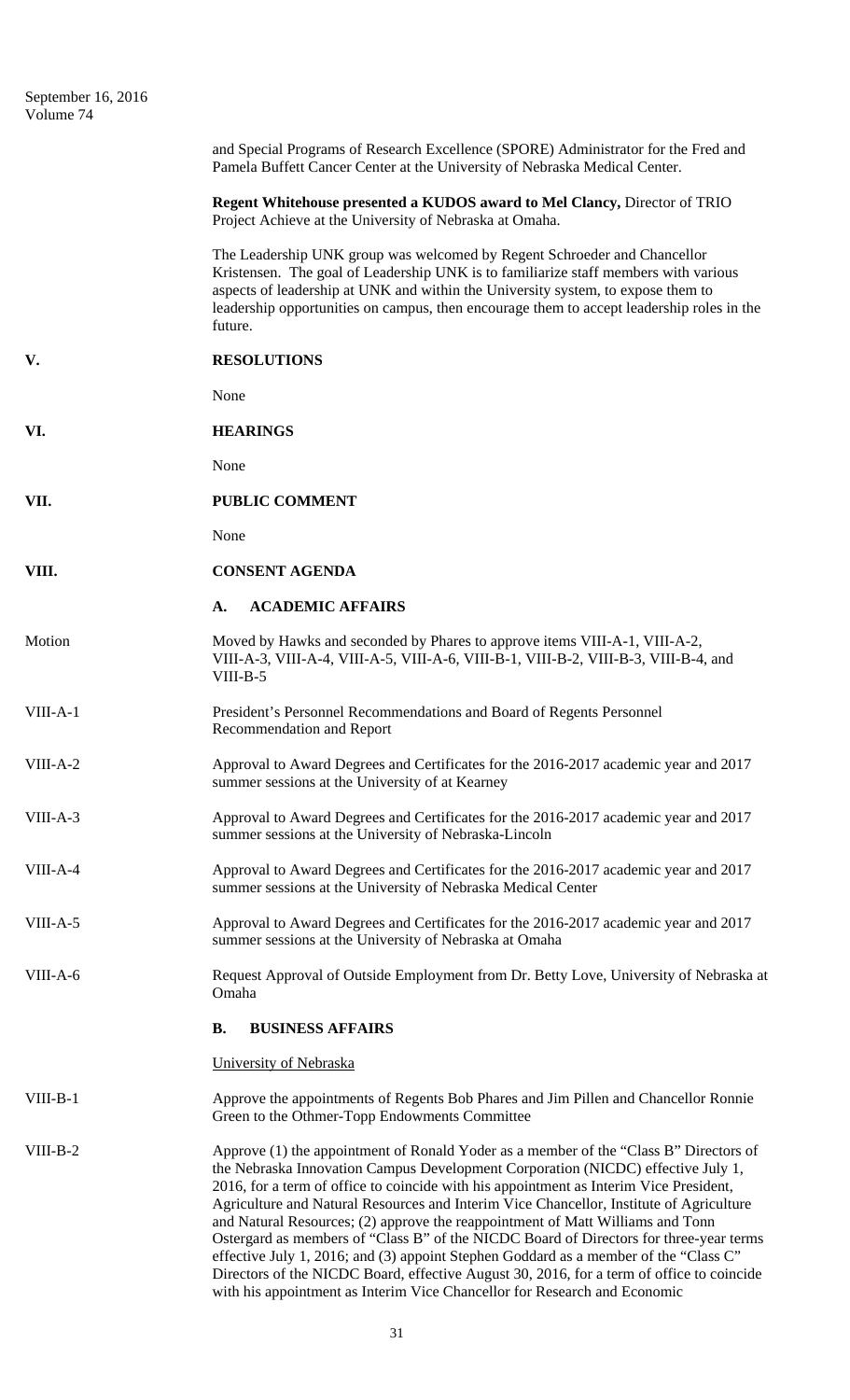| September 16, 2016<br>Volume 74 |                                                                                                                                                                                                                                                                |
|---------------------------------|----------------------------------------------------------------------------------------------------------------------------------------------------------------------------------------------------------------------------------------------------------------|
|                                 | Development, serving in place of Prem Paul, who resigned his position, effective August<br>29, 2016.                                                                                                                                                           |
|                                 | University of Nebraska at Kearney                                                                                                                                                                                                                              |
| $VIII-B-3$                      | Approve the naming of the University of Nebraska at Kearney the "Dick Collins Sports"<br>Equipment Room in the Health and Sport Center"                                                                                                                        |
|                                 | University of Nebraska Medical Center                                                                                                                                                                                                                          |
| $VIII-B-4$                      | Approve the naming of the "Yonkers Conference Room," located in Room 3106 of the<br><b>Otolaryngology Department</b>                                                                                                                                           |
|                                 | University of Nebraska-Lincoln                                                                                                                                                                                                                                 |
| VIII-B-5                        | Approve the renaming of the Whittier Research Center the "Prem S. Paul Research Center"<br>at Whittier School" at the University of Nebraska-Lincoln                                                                                                           |
| Action                          | Student Opinion: Voting Aye: Flaugh, Hartman, Cloonan, and Davlin. Voting Aye:<br>Hawks, Phares, Pillen, Schafer, Schroeder, Whitehouse, Clare, and Daub. Motion carried                                                                                       |
| IX.                             | <b>ADMINISTRATIVE AGENDA</b>                                                                                                                                                                                                                                   |
|                                 | <b>ACADEMIC AFFAIRS</b><br>A.                                                                                                                                                                                                                                  |
| Motion                          | Moved by Daub and seconded by Whitehouse to approve items IX-A-1, IX-A-2, and<br>$IX-A-3$                                                                                                                                                                      |
| $IX-A-1$                        | Approve the amendment to Board of Regents Policy RP-5.2.1. Admission Standards,<br>Section 3. "Performance Requirements"                                                                                                                                       |
|                                 | <b>RP-5.2 Admissions</b>                                                                                                                                                                                                                                       |
|                                 | <b>RP-5.2.1 Admission Standards</b>                                                                                                                                                                                                                            |
|                                 | 3.<br><b>Performance Requirements</b>                                                                                                                                                                                                                          |
|                                 | In addition to meeting the above core course requirements, students seeking admission to<br>the University on any campus shall:                                                                                                                                |
|                                 | Be ranked in the 50th percentile or higher of their graduating class in an<br>a.<br>accredited high school; or                                                                                                                                                 |
|                                 | b. Have received an ACT composite score of 20 (enhanced) or greater;, or its SAT<br>equivalent as determined by the Executive Vice President and Provost.                                                                                                      |
|                                 | e. Have received an SAT total score of 850 or greater.                                                                                                                                                                                                         |
| $IX-A-2$                        | Approve the amendment to Board of Regents Policy RP-5.8.3. Tuition Scholarships for<br>Non-Residents, Section 1. "Undergraduate"                                                                                                                               |
|                                 | <b>RP-5.8.3 Tuition Scholarships for Non-Residents</b>                                                                                                                                                                                                         |
|                                 | 1.<br>Undergraduate                                                                                                                                                                                                                                            |
|                                 | Entering freshmen who ranked in the upper 25 percent of their high school class,<br>a.<br>or who scored 23 or more on the ACT, or the SAT equivalent as determined by<br>the Executive Vice President and Provost; 970 or more on the SAT;                     |
| $IX-A-3$                        | Approve the amendment to Board of Regents Policy RP-5.8.4. Rules for Granting of<br>Nonresident Tuition Scholarships to Children of Alumni of the University and SAT scores<br>Section 3. "Waiver of Undergraduate Nonresident Tuition for Children of Alumni" |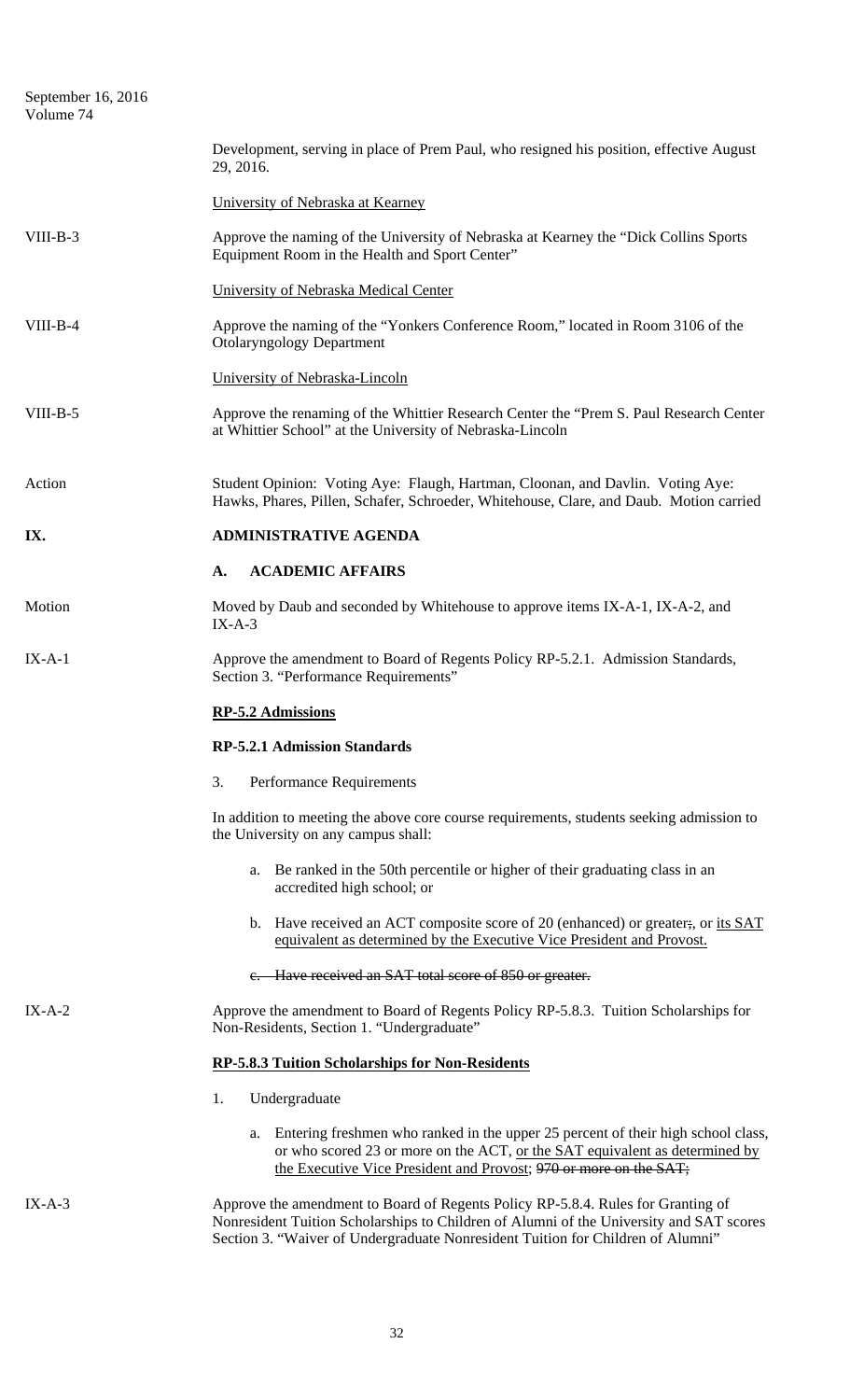## **RP-5.8.4 Rules for Granting of Nonresident Tuition Scholarships to Children of Alumni of the University**

|          | 3.<br>Waiver of Undergraduate Nonresident Tuition for Children of Alumni                                                                                                                                                                                                                                                                                                                                                                                                                                                                                                                     |
|----------|----------------------------------------------------------------------------------------------------------------------------------------------------------------------------------------------------------------------------------------------------------------------------------------------------------------------------------------------------------------------------------------------------------------------------------------------------------------------------------------------------------------------------------------------------------------------------------------------|
|          | The nonresident portion of tuition may be fully or partially waived for any new<br>undergraduate nonresident student of the University who is a child of an alumnus<br>and who meets the eligibility standards established for each campus. Each campus<br>chancellor is authorized to develop a Legacy Scholarship Program, subject to the<br>following minimum standards.                                                                                                                                                                                                                  |
|          | A student entering the University from high school must (i) rank in the upper<br>a.<br>one-third of his or her graduating class in high school, or (ii) have<br>earned an ACT composite score of 24 or higher, or (iii) have earned an<br>SAT equivalent total score of 1100 or higher as determined by the<br><b>Executive Vice President and Provost.</b>                                                                                                                                                                                                                                  |
|          | $\mathbf b$ .<br>A student first entering the University as a transfer student must (i) rank<br>in the upper one-third of his or her graduating class in high school, or<br>(ii) have earned an ACT composite score of 24 or higher, or (iii) have<br>earned an SAT equivalent total score of 1100 or higher as determined<br>by the Executive Vice President and Provost, and the student must have<br>achieved a cumulative gradate point average of 3.0 or better in all<br>undergraduate coursework at all institutions of postsecondary education<br>he or she has previously attended. |
|          | There was discussion                                                                                                                                                                                                                                                                                                                                                                                                                                                                                                                                                                         |
| Action   | Student Opinion: Voting Aye: Hartman, Cloonan, Davlin, and Flaugh. Voting Aye:<br>Phares, Pillen, Schafer, Schroeder, Whitehouse, Clare, Daub, and Hawks. Motion carried.                                                                                                                                                                                                                                                                                                                                                                                                                    |
| Motion   | Moved by Phares and seconded by Daub to approve item IX-A-4                                                                                                                                                                                                                                                                                                                                                                                                                                                                                                                                  |
| $IX-A-4$ | Approval is requested to establish the Eastern Nebraska Research and Extension Center<br>(ENREC) at the current ARDC site near Mead, NE and to eliminate the formal center<br>designations for the Northeast Research and Extension Center, Southeast Research and<br>Extension Center, and the Agricultural Research and Development Center at UNL                                                                                                                                                                                                                                          |
| Action   | ActionStudent Opinion: Voting Aye: Cloonan, Davlin, Flaugh, and Hartman. Voting<br>Aye: Pillen, Schafer, Schroeder, Whitehouse, Clare, Daub, Hawks, and Phares. Motion<br>carried.                                                                                                                                                                                                                                                                                                                                                                                                           |
| Motion   | Moved by Phares and seconded by Daub to approve items IX-A-5 and IX-A-6                                                                                                                                                                                                                                                                                                                                                                                                                                                                                                                      |
| $IX-A-5$ | Approval is requested to dissolve the Center for At Risk Children's Services in the<br>Department of Special Education and Communication Disorders in the College of<br>Education and Human Sciences at UNL                                                                                                                                                                                                                                                                                                                                                                                  |
| $IX-A-6$ | Approval is requested to dissolve the National Center for Information Technology in<br>Education in the Department of Computer Science and Engineering in the College of Arts<br>and Sciences at UNL                                                                                                                                                                                                                                                                                                                                                                                         |
|          | There was discussion                                                                                                                                                                                                                                                                                                                                                                                                                                                                                                                                                                         |
| Action   | Student Opinion: Voting Aye: Davlin, Flaugh, Hartman, and Cloonan. Voting Aye:<br>Schafer, Schroeder, Whitehouse, Clare, Daub, Hawks, Phares, and Pillen. Motion carried.                                                                                                                                                                                                                                                                                                                                                                                                                    |
| Motion   | Moved by Hawks and seconded by Daub to approve items IX-A-7 and IX-A-8                                                                                                                                                                                                                                                                                                                                                                                                                                                                                                                       |
| $IX-A-7$ | Approval is requested to create the Master of Health Professions Teaching and<br>Technology (MHPTT) in the College of Allied Health Professions at UNMC Approval is<br>requested to create the Health Professions Teaching and Technology Post-Baccalaureate<br>Certificate in the College of Allied Health Professions at UNMC                                                                                                                                                                                                                                                              |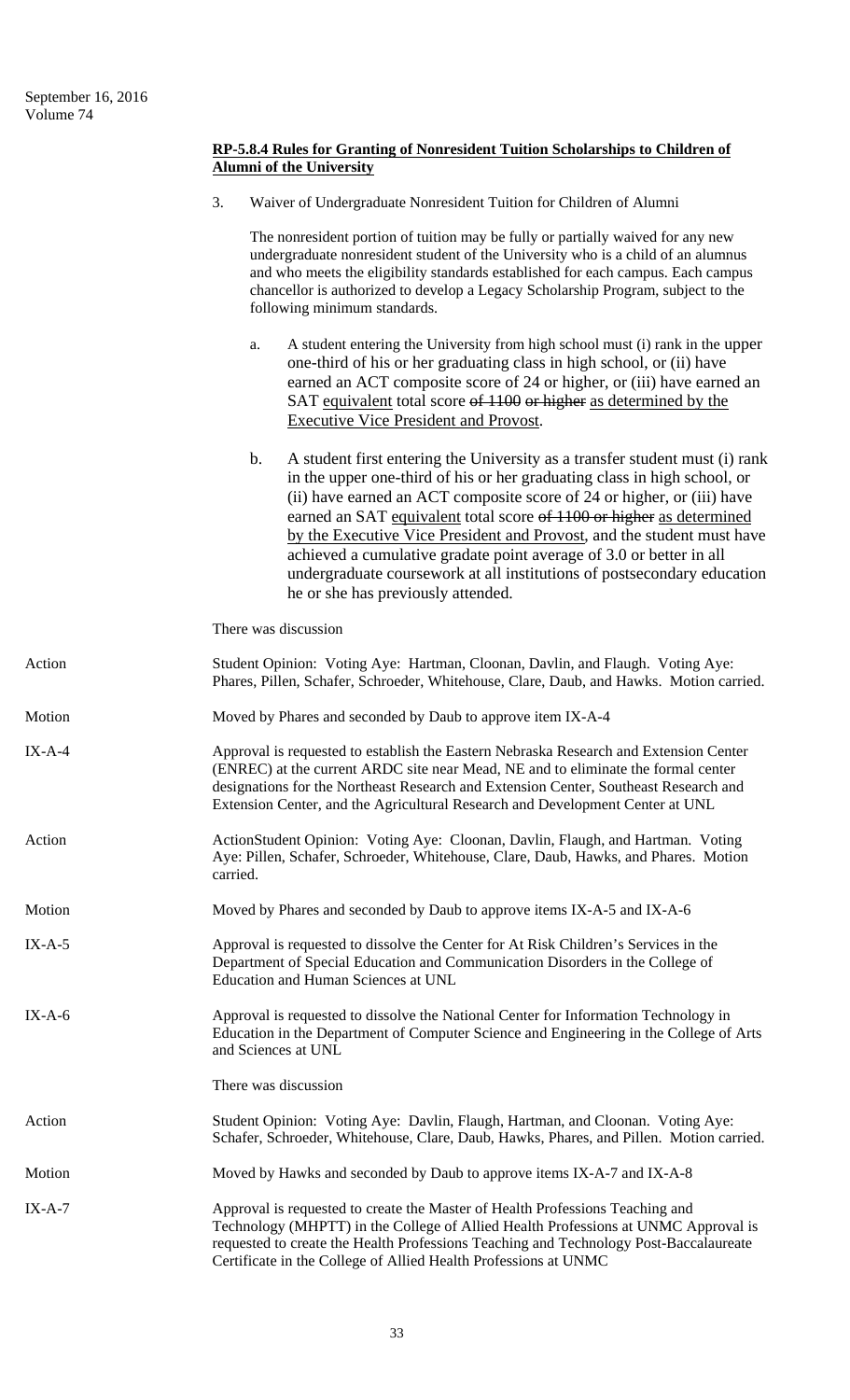| September 16, 2016<br>Volume 74 |                                                                                                                                                                                                                                                                              |
|---------------------------------|------------------------------------------------------------------------------------------------------------------------------------------------------------------------------------------------------------------------------------------------------------------------------|
| $IX-A-8$                        | Approval is requested to create the Health Professions Teaching and Technology (HPTT)<br>Post-Baccalaureate Certificate in the College of Allied Health Professions at UNMC                                                                                                  |
| Action                          | Student Opinion: Voting Aye: Flaugh, Hartman, Cloonan, and Davlin. Voting Aye:<br>Schroeder, Whitehouse, Clare, Daub, Hawks, Phares, Pillen, and Schafer. Motion carried                                                                                                     |
| Motion                          | Moved by Whitehouse and seconded by Schafer to approve items IX-A-9 and IX-A-10                                                                                                                                                                                              |
| $IX-A-9$                        | Approval is requested to create the Master of Science in Computer Science Education<br>(MS-CSE) in the Department of Computer Science in the College of Information Science<br>and Technology at UNO                                                                         |
| $IX-A-10$                       | Approval is requested to create the Computer Science Education Graduate Certificate in<br>the Department of Computer Science in the College of Information Science and<br>Technology and in the Department of Teacher Education in the College of Education at<br><b>UNO</b> |
| Action                          | Student Opinion: Voting Aye: Hartman, Cloonan, Davlin, and Flaugh. Voting Aye:<br>Whitehouse, Clare, Daub, Hawks, Phares, Pillen, Schafer, and Schroeder. Motion carried.                                                                                                    |
| Motion                          | Moved by Pillen and seconded by Daub to approve item IX-A-11                                                                                                                                                                                                                 |
| $IX-A-11$                       | Approval is requested to create a Tribal Management and Emergency Services<br>Undergraduate Certificate in the School of Public Administration in the College of Public<br>Affairs and Community Service at UNO                                                              |
| Action                          | Student Opinion: Voting Aye: Cloonan, Davlin, Flaugh, and Hartman. Voting Aye:<br>Clare, Daub, Hawks, Phares, Pillen, Schafer, Schroeder, and Whitehouse. Motion carried.                                                                                                    |
|                                 | <b>BUSINESS AFFAIRS</b><br><b>B.</b>                                                                                                                                                                                                                                         |
| Motion                          | Moved by Phares and seconded by Cloonan to approve item IX-B-1                                                                                                                                                                                                               |
|                                 | University of Nebraska                                                                                                                                                                                                                                                       |
| $IX-B-1$                        | Approve the purchase of the SAP HANA database                                                                                                                                                                                                                                |
|                                 | There was discussion                                                                                                                                                                                                                                                         |
| Action                          | Student Opinion: Voting Aye: Davlin, Flaugh, Hartman, and Cloonan. Voting Aye:<br>Daub, Hawks, Phares, Pillen, Schafer, Schroeder, Whitehouse, and Clare. Motion carried.                                                                                                    |
| Motion                          | Moved by Phares and seconded by Hawks to approve item IX-B-2                                                                                                                                                                                                                 |
| $IX-B-2$                        | Approve budget for tenant finish and furnishings for the office space for the Buffett Early<br>Childhood Institute                                                                                                                                                           |
|                                 | There was discussion                                                                                                                                                                                                                                                         |
| Action                          | Student Opinion: Voting Aye: Flaugh, Hartman, Cloonan, and Davlin. Voting Aye:<br>Hawks, Phares, Pillen, Schafer, Schroeder, Whitehouse, Clare, and Daub. Motion carried.                                                                                                    |
| Motion                          | Moved by Clare and approved by Phares to approve item IX-B-3                                                                                                                                                                                                                 |
|                                 | University of Nebraska Medical Center                                                                                                                                                                                                                                        |
| $IX-B-3$                        | Approve the purchase of real property located at 708 S. 42nd Street, Omaha, Nebraska                                                                                                                                                                                         |
|                                 | There was discussion                                                                                                                                                                                                                                                         |
| Action                          | Student Opinion: Voting Aye: Hartman, Cloonan, Davlin, and Flaugh. Voting Aye:<br>Phares, Pillen, Schafer, Schroeder, Whitehouse, Clare, Daub, and Hawks. Motion carried.                                                                                                    |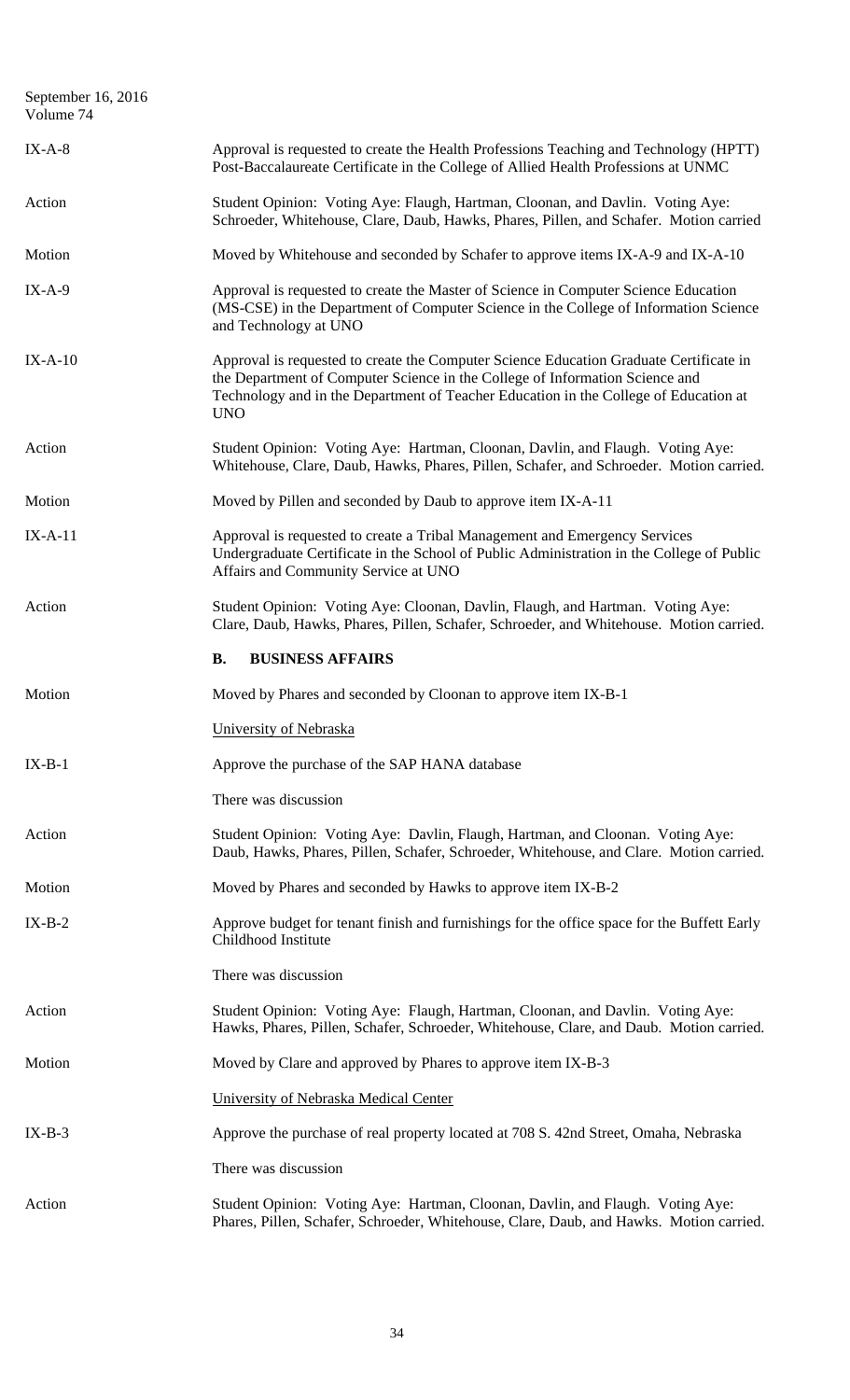| September 16, 2016<br>Volume 74 |                                                                                                                                                                                                                                                                                                                                                                                                                                                                                                                                                                                                                                                                                                                                                                                                                                                                                                                                                                                                                                                                            |
|---------------------------------|----------------------------------------------------------------------------------------------------------------------------------------------------------------------------------------------------------------------------------------------------------------------------------------------------------------------------------------------------------------------------------------------------------------------------------------------------------------------------------------------------------------------------------------------------------------------------------------------------------------------------------------------------------------------------------------------------------------------------------------------------------------------------------------------------------------------------------------------------------------------------------------------------------------------------------------------------------------------------------------------------------------------------------------------------------------------------|
| Motion                          | Moved by Clare and seconded by Phares to approve items IX-B-4 and IX-B-5                                                                                                                                                                                                                                                                                                                                                                                                                                                                                                                                                                                                                                                                                                                                                                                                                                                                                                                                                                                                   |
| $IX-B-4$                        | Approve the budget increase for the University of Nebraska Medical Center College of<br>Nursing-Lincoln Division building project                                                                                                                                                                                                                                                                                                                                                                                                                                                                                                                                                                                                                                                                                                                                                                                                                                                                                                                                          |
|                                 | University of Nebraska-Lincoln                                                                                                                                                                                                                                                                                                                                                                                                                                                                                                                                                                                                                                                                                                                                                                                                                                                                                                                                                                                                                                             |
| $IX-B-5$                        | Approve the attached Resolution relating to the University of Nebraska-Lincoln student<br>health center and the University of Nebraska Medical Center College of Nursing-Lincoln<br>Division (UHC/CON Project) which (1) approves the issuance of not to exceed<br>\$26,700,000 principal amount of UHC/CON Project Bonds, Series 2016 by The<br>University Nebraska Facilities Corporation pursuant to a Bond Resolution, and (2)<br>authorizes the execution and delivery of a Financing Agreement, a Continuing Disclosure<br>undertaking, a Tax Compliance Agreement, an Inducement Letter and a Preliminary<br>Official Statement in connection with the sale of such Bonds, (3) authorizes the sale of<br>such Bonds at a negotiated sale pursuant to a Bond Purchase Agreement and authorizes<br>the Senior Vice President   CFO to determine interest rates (not to exceed a true interest<br>cost of 3%), principal amounts, principal maturities and redemption provisions of such<br>Bonds, (4) approves the preparation and use of a final Official Statement. |
|                                 | There was discussion                                                                                                                                                                                                                                                                                                                                                                                                                                                                                                                                                                                                                                                                                                                                                                                                                                                                                                                                                                                                                                                       |
| Action                          | Student Opinion: Voting Aye: Cloonan, Davlin, Flaugh, and Hartman. Voting Aye:<br>Pillen, Schafer, Schroeder, Whitehouse, Clare, Daub, Hawks, and Phares. Motion carried.                                                                                                                                                                                                                                                                                                                                                                                                                                                                                                                                                                                                                                                                                                                                                                                                                                                                                                  |
| Motion                          | Moved by Pillen and seconded by Hartman to approve items IX-B-6 and IX-B-7                                                                                                                                                                                                                                                                                                                                                                                                                                                                                                                                                                                                                                                                                                                                                                                                                                                                                                                                                                                                 |
| $IX-B-6$                        | Approve the attached Resolution to authorize expenditure of up to \$4,852,000 for capital<br>improvements for the Campus Recreation, Nebraska Unions and University Housing<br>facilities from the Replacement Fund of the Student Fees and Facilities Revenue Bonds at<br>the University of Nebraska-Lincoln                                                                                                                                                                                                                                                                                                                                                                                                                                                                                                                                                                                                                                                                                                                                                              |
| $IX-B-7$                        | Approve the Resolution to authorize the expenditure of up to \$1,200,000 from the<br>Replacement Fund of the UNL Parking Revenue Bonds to construct additional parking on<br>East Campus and \$549,000 from the Replacement Fund of the UNL Parking Revenue<br>Bonds to improve certain property and equipment                                                                                                                                                                                                                                                                                                                                                                                                                                                                                                                                                                                                                                                                                                                                                             |
|                                 | There was discussion                                                                                                                                                                                                                                                                                                                                                                                                                                                                                                                                                                                                                                                                                                                                                                                                                                                                                                                                                                                                                                                       |
| Action                          | Student Opinion: Voting Aye: Davlin, Flaugh, Hartman, and Cloonan. Voting Aye:<br>Schafer, Schroeder, Whitehouse, Clare, Daub, Hawks, Phares, and Pillen. Motion carried.                                                                                                                                                                                                                                                                                                                                                                                                                                                                                                                                                                                                                                                                                                                                                                                                                                                                                                  |
| Motion                          | Moved by Whitehouse and seconded by Cloonan to approve item IX-B-8                                                                                                                                                                                                                                                                                                                                                                                                                                                                                                                                                                                                                                                                                                                                                                                                                                                                                                                                                                                                         |
|                                 | University of Nebraska at Omaha                                                                                                                                                                                                                                                                                                                                                                                                                                                                                                                                                                                                                                                                                                                                                                                                                                                                                                                                                                                                                                            |
| $IX-B-8$                        | Approve the expenditure of \$1.5 million in donor funds for construction and finishing of<br>the UNO Academic Space in the University of Nebraska at Omaha Mixed-Use Housing<br>Facility                                                                                                                                                                                                                                                                                                                                                                                                                                                                                                                                                                                                                                                                                                                                                                                                                                                                                   |
|                                 | There was discussion                                                                                                                                                                                                                                                                                                                                                                                                                                                                                                                                                                                                                                                                                                                                                                                                                                                                                                                                                                                                                                                       |
| Action                          | Student Opinion: Voting Aye: Flaugh, Hartman, Cloonan, and Davlin. Voting Aye:<br>Schroeder, Whitehouse, Clare, Daub, Hawks, Phares, Pillen, and Schafer. Motion carried.                                                                                                                                                                                                                                                                                                                                                                                                                                                                                                                                                                                                                                                                                                                                                                                                                                                                                                  |
|                                 | C.<br>FOR INFORMATION ONLY                                                                                                                                                                                                                                                                                                                                                                                                                                                                                                                                                                                                                                                                                                                                                                                                                                                                                                                                                                                                                                                 |
| $IX-C-1$                        | University of Nebraska Strategic Planning Framework                                                                                                                                                                                                                                                                                                                                                                                                                                                                                                                                                                                                                                                                                                                                                                                                                                                                                                                                                                                                                        |
| $IX-C-2$                        | University of Nebraska Strategic Framework Accountability Measures                                                                                                                                                                                                                                                                                                                                                                                                                                                                                                                                                                                                                                                                                                                                                                                                                                                                                                                                                                                                         |
| $IX-C-3$                        | Calendar of establishing and reporting accountability measures                                                                                                                                                                                                                                                                                                                                                                                                                                                                                                                                                                                                                                                                                                                                                                                                                                                                                                                                                                                                             |
| $IX-C-4$                        | University of Nebraska Strategic Dashboard Indicators                                                                                                                                                                                                                                                                                                                                                                                                                                                                                                                                                                                                                                                                                                                                                                                                                                                                                                                                                                                                                      |
| $IX-C-5$                        | Board of Regents agenda items related to the University of Nebraska Strategic Framework                                                                                                                                                                                                                                                                                                                                                                                                                                                                                                                                                                                                                                                                                                                                                                                                                                                                                                                                                                                    |